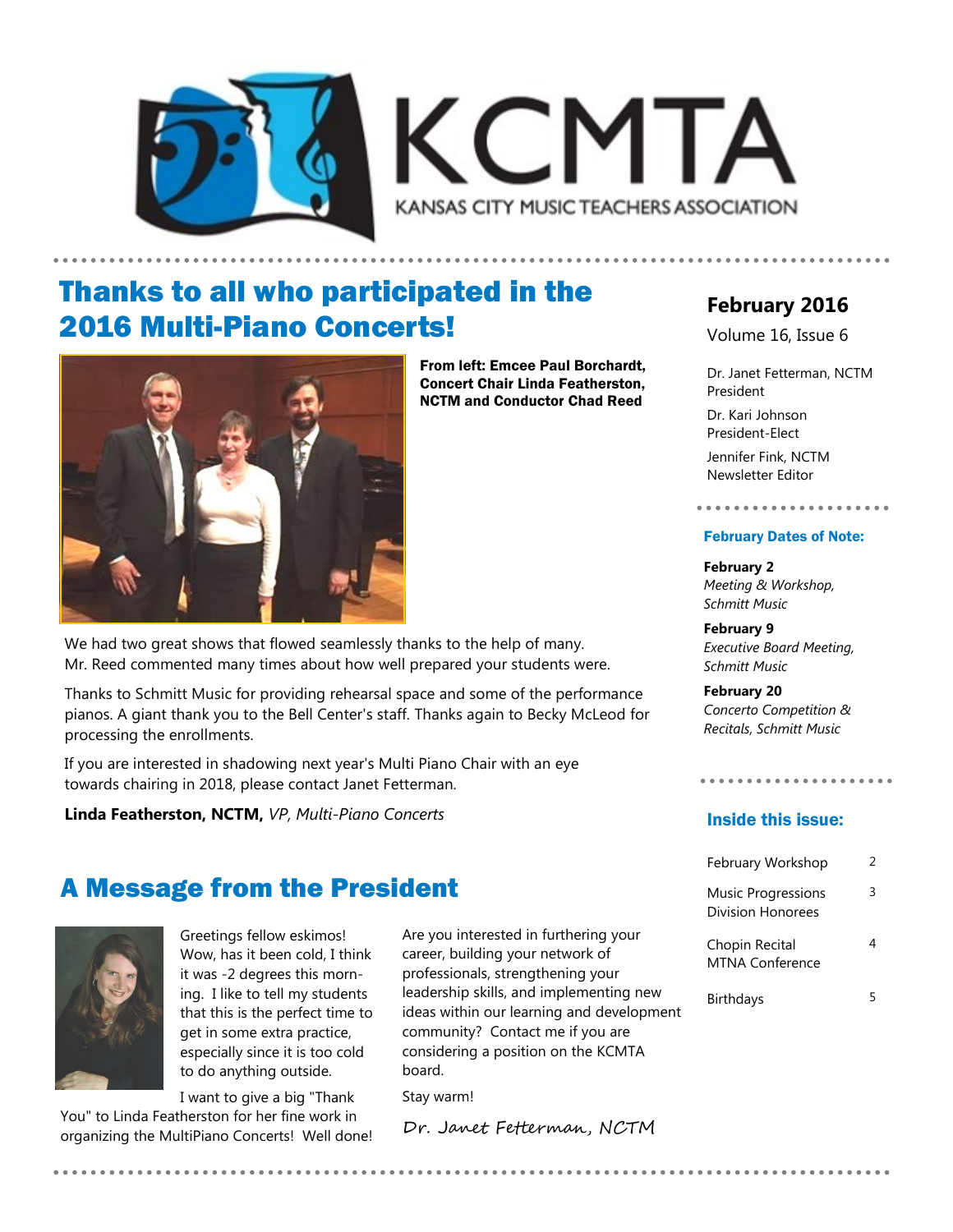February 2016 Page 2

# KCMTA February Workshop

*Performance Anxiety: A Stratagem for Overcoming Obstacles* 

Presented by Dr. Mia Hynes University of Central Missouri

Tuesday, February 2, 2016 Schmitt Music

9:30 a.m. Business Meeting 10:00 a.m. Workshop Schmitt Music



Our February workshop will be one that you won't want to miss! If you don't struggle with performance anxiety personally, the odds are good that you have at least one student who does. We as teachers need to know how to help our students with this issue.

The bad news: we were expecting Dr. Jon Hynes to deliver this topic. He is dealing with some health issues and an upcoming surgery, so his amazing wife, Dr. Mia Hynes, will fill in. That's the good news!

Her family legend has it that at the age of three Mia Hynes corrected her mother's piano playing, leading her mother to bring Mia up onto the bench to show mom how it was done. She made her professional debut at age twelve with the Indianapolis Symphony.

Fifth-grade Career Day was the last time she considered another profession. When she said she might want to be a doctor, her classmates told her "You're already a pianist. You don't get to pick two." And while she realized in that moment that they were right, being a pianist eventually led her to receive a Doctor of Musical Arts degree in Piano Performance and Literature (she studied at the Eastman School of Music and was assistant to Nelita True). Mia Hynes joined the faculty of the University of Central Missouri in 1996.

Dr. Hynes is one of the most delightful presenters that I know. She knows how to deliver the information in a concise, personable, and entertaining fashion. I'm looking forward to it! See you there!



**Melody Stroth, NCTM** *VP, Workshops*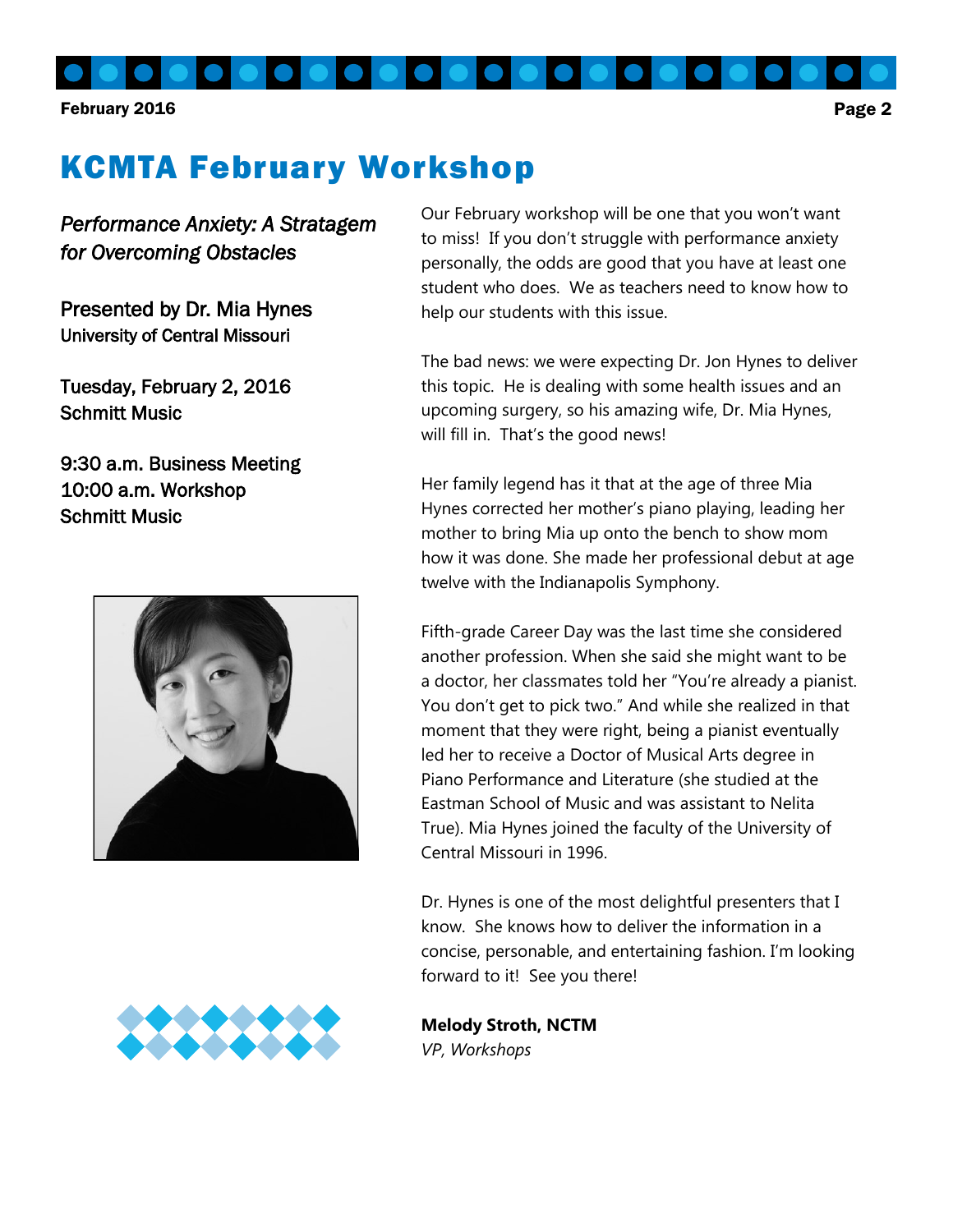February 2016 **Page 3** 

# Music Progressions

April 23-24, 2016 (Kansas City Site) Village Music Academy, Prairie Village KS

April 9-10, 2016 (Lawrence Site) South Middle School, Lawrence, KS

The registration deadline for Music Progressions is just over a month away. Postmark deadline for registration is Monday, March 7. Please note that registrations will not be accepted after this date or with any enrollment form other than the current one [\(www.kansascitymusicteachers.org](http://kansascitymusicteachers.org/student-programs/music-progressions/) or attached to the newsletter). All fees (\$25 per student) and the Teacher Work Form must be included. Teacher packets will be distributed via email.

Music Progressions will be held April 23-24, 2016 at the Village Music Academy in Prairie Village, KS and April 9-10, 2016 at South Middle School in Lawrence, KS.

Students will receive a certificate of participation, adjudicator's critique, test results and a colorful ribbon designating their level of achievement.

Preparing your students for Music Progressions is easier than ever. The curriculum guide and handbook are available for free download at [www.ksmta.org.](http://ksmta.org/musicprogressions.php)  Wendy Stevens has several teaching resources at [www.composecreate.com.](http://www.composecreate.com) 

New teachers are most welcome to jump in with one or several students. Or consider volunteering to help out with the event. Whether you are new to the program and need a helping hand or are a veteran teacher with a question, please call or email Veronica Nalley, chair.

#### **Veronica Nalley**

*VP, Music Progressions* 12419 Valley Brook Drive Grandview, MO 64030 (816) 645-2541 *nalleyveronica@gmail.com*



## Congratulations to West Central Division Honorees

Congratulations to the following Kansas City area students and their teachers for exemplary performances at the 2016 MTNA West Central Division Competitions.

**Malcolm Liu,** student of Scott McBride Smith *Honorable Mention, Senior Performance Piano*

**David & Emma Thacker,** students of Michael Kirkendoll *Winner, Senior Performance Piano Duet*

**Scott Cohen,** student of Steven Spooner *Alternate, Young Artist Performance Piano*

**Trio Affettuoso members Richard Adger, Sunnat Ibragimov and Teng Fu,** students of Scott McBride Smith *Alternate, Chamber Music String*

**Arvind Shankar,** student of Joseph Myers *Honorable Mention, Junior Composition*

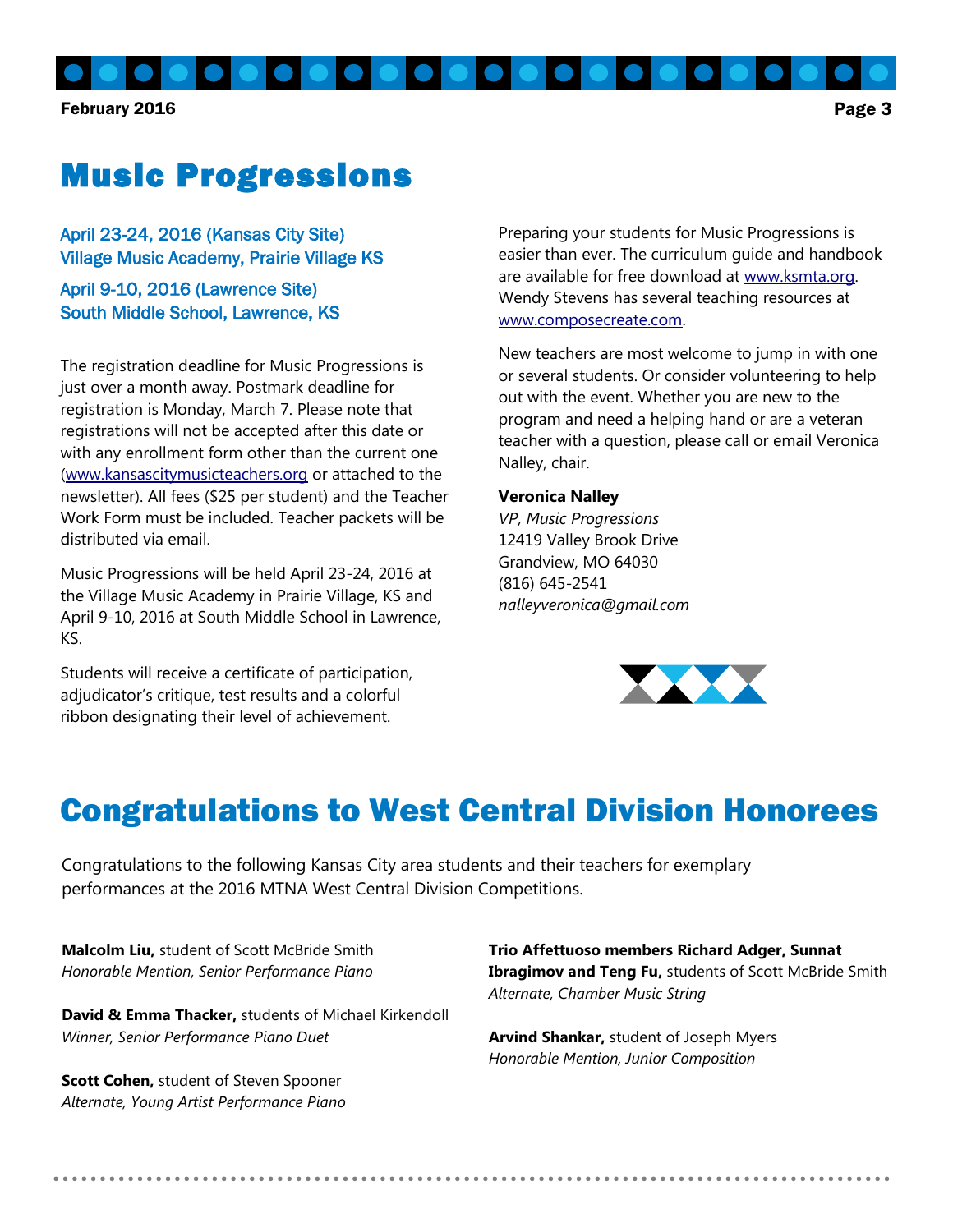February 2016 **Page 4** 

# Karen Kushner to Present Chopin Recital

March 1, 2016 White Recital Hall, UMKC 7:30 p.m.



#### **Program**

Mazurkas op 50 (G, A-flat, C# minor) Barcarolle op 60 (F-sharp) Waltz 64, 2 (C-sharp minor) Waltz op 42 (A-flat) Polonaise Fantaisie op 61 (A-flat minor/major)

\*\*\*\*\*\*\*\*\*\*\* INTERMISSION \*\*\*\*\*\*\*\*\*\*\*

Nocturne op 55, 2 (E-flat) Mazurkas op 59 (A minor, A-flat, F-sharp minor) Polonaise op 44 (F-sharp minor)

### 2016 MTNA Conference



If you haven't made plans to attend the 2016 MTNA [National Conference](http://mtna.informz.net/z/cjUucD9taT00OTM2MzMzJnA9MSZ1PTc3NTM2NjA3NSZsaT0zMjE0OTI3Ng/index.html) in San Antonio, Texas,April 2–6, make sure to **register before February 3** to receive a member's discount!

Also, keep in mind that the **Grand Hyatt San Antonio** is the official hotel of the conference. MTNA's room block is expected to sell out, so be sure reserve your room [online](http://mtna.informz.net/z/cjUucD9taT00OTM2MzMzJnA9MSZ1PTc3NTM2NjA3NSZsaT0zMjE0OTI3Nw/index.html) soon.

We hope to see you in San Antonio, because MTNA has put together a lineup fit for Texas. Highlights include:

- Entertaining trio [Time for Three](http://mtna.informz.net/z/cjUucD9taT00OTM2MzMzJnA9MSZ1PTc3NTM2NjA3NSZsaT0zMjE0OTI3OA/index.html) will perform in recital on Saturday, April 2, following the conference's Opening Session.
- Grammy-winning and world renown pianist [Emanuel](http://mtna.informz.net/z/cjUucD9taT00OTM2MzMzJnA9MSZ1PTc3NTM2NjA3NSZsaT0zMjE0OTI3OA/index.html)  [Ax](http://mtna.informz.net/z/cjUucD9taT00OTM2MzMzJnA9MSZ1PTc3NTM2NjA3NSZsaT0zMjE0OTI3OA/index.html) will perform in recital on Tuesday, April 5.
- [Pedagogy Saturday](http://mtna.informz.net/z/cjUucD9taT00OTM2MzMzJnA9MSZ1PTc3NTM2NjA3NSZsaT0zMjE0OTI3OQ/index.html) will take place on April 2 and feature five tracks: Advanced Piano/Teaching Artist-

ry, Music Learning Theory, Musicians Wellness (co-sponsored by the American Psychoanalytic Association), Recreational Music Making and Young Professionals.

- [Seymour Bernstein,](http://mtna.informz.net/z/cjUucD9taT00OTM2MzMzJnA9MSZ1PTc3NTM2NjA3NSZsaT0zMjE0OTI4MA/index.html) NCTM, honored last year with the MTNA-Frances Clark Keyboard Pedagogy Award for his book *With Your Own Two Hands: Self Discovery Through Music,* will present an advanced piano master class on Tuesday, April 5.
- *[Seymour: An Introduction](http://mtna.informz.net/z/cjUucD9taT00OTM2MzMzJnA9MSZ1PTc3NTM2NjA3NSZsaT0zMjE0OTI4MQ/index.html)*, a documentary based on Bernstein and directed by actor Ethan Hawke, will be screened at the conference on Sunday, April 3.
- [Bruce Berr,](http://mtna.informz.net/z/cjUucD9taT00OTM2MzMzJnA9MSZ1PTc3NTM2NjA3NSZsaT0zMjE0OTI4MA/index.html) a professor of music at the Chicago College of Performing Arts, will present an intermediate piano master class on Sunday, April 3.
- [Barbara Fast,](http://mtna.informz.net/z/cjUucD9taT00OTM2MzMzJnA9MSZ1PTc3NTM2NjA3NSZsaT0zMjE0OTI4MA/index.html) NCTM, Frieda Derdeyn professor of piano and piano area chair at the University of Oklahoma as well as president of the Oklahoma Music Teachers Association, will present an intermediate piano master class on Tuesday, April 5.
- Don't forget that the [MTNA Student Competitions](http://mtna.informz.net/z/cjUucD9taT00OTM2MzMzJnA9MSZ1PTc3NTM2NjA3NSZsaT0zMjE0OTI4Mg/index.html)  [national finals](http://mtna.informz.net/z/cjUucD9taT00OTM2MzMzJnA9MSZ1PTc3NTM2NjA3NSZsaT0zMjE0OTI4Mg/index.html) and winners concerts will also be taking place.
- When you have down time, step away from the conference and check out beautiful [San Antonio!](http://mtna.informz.net/z/cjUucD9taT00OTM2MzMzJnA9MSZ1PTc3NTM2NjA3NSZsaT0zMjE0OTI4Mw/index.html)